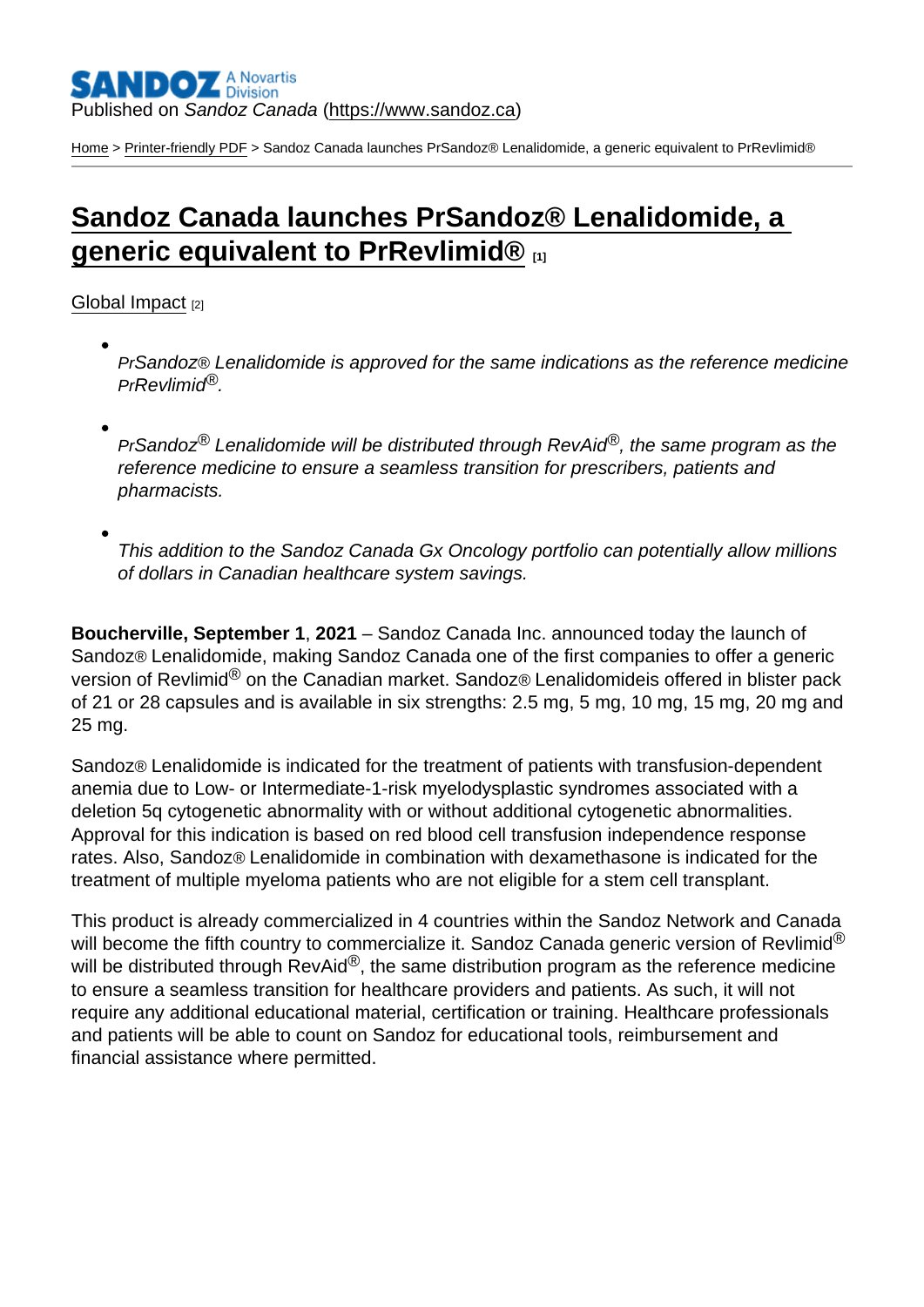"We are very proud to contribute to making life-enhancing medicines more accessible by launching affordable and effective generics like Sandoz® Lenalidomide, by supporting healthcare providers and patients, and by ensuring reliable supply," says Michel Robidoux, President and General Manager of Sandoz Canada. "The millions of dollars in savings created by generics contribute to strengthening our healthcare system for all Canadians."

 $\mathcal{R}$  Registered trademarks owned by its registrant.

## **Disclaimer**

This press release contains forward-looking statements, including, but not limited to, potential future revenues from the sale of <sup>Pr</sup>Sandoz<sup>®</sup> Lenalidomide. You should not place undue reliance on these statements. These forward-looking statements reflect management's current beliefs and expectations regarding future events and involve known and unknown risks and significant uncertainties. Should one or more of these risks or uncertainties materialize, or should any of the underlying assumptions prove incorrect, actual results could differ materially from those set forth in the forward-looking statements. There can be no assurance that <sup>Pr</sup> Sandoz<sup>®</sup> Lenalidomide will be submitted or approved for other additional indications or labelling in other markets, or at any particular time, nor can it be quaranteed that <sup>Pr</sup>Sandoz<sup>®</sup> Lenalidomide be approved by a regulatory body or will be commercially successful in the future. In particular, management's expectations regarding <sup>Pr</sup>Sandoz<sup>®</sup> Lenalidomide could be affected by a number of factors, including: uncertainties inherent in research and development, including unexpected clinical study results and additional analysis of existing clinical data; unexpected regulatory actions, delays or government regulations in general; the company's ability to obtain or maintain intellectual property protection; general economic and industry conditions; the global trend towards streamlining healthcare costs, including constant pressure regarding pricing; impacts of the COVID-19 pandemic; unexpected manufacturing problems, and other risks and factors mentioned in form 20-F filed by Novartis AG with the US Securities and Exchange Commission. Sandoz is providing the information in this media release as of today and does not undertake any obligation to update any forward-looking statements described herein as a result of new information, future events or otherwise, except as required by law.

## About Sandoz

Sandoz International GmbH is a world leader in generics and biosimilars and a division of the Swiss multinational Novartis AG. A true leader in its field, Sandoz Canada markets and distributes a wide range of generics and biosimilars.

Sandoz Canada is a pioneer, a leader and trusted supplier of quality biosimilars based on the global experience and capabilities of Sandoz GmbH in the development, manufacturing and commercialization of biosimilars since 1996. Sandoz launched the first biosimilar in Europe in 2006 and in the Canadian market in 2009. [www.sandoz.ca](https:///C:/Users/patton/AppData/Local/Microsoft/Windows/INetCache/Content.Outlook/IJE30NLJ/www.sandoz.ca) [3]

Follow us on LinkedIn[:](https://www.linkedin.com/company/sandoz-canada/) https://www.linkedin.com/company/sandoz-canada/ [4]

###

For interview requests, please contact Paule Pelletier (see contact information below).

Information: Paule Pelletier